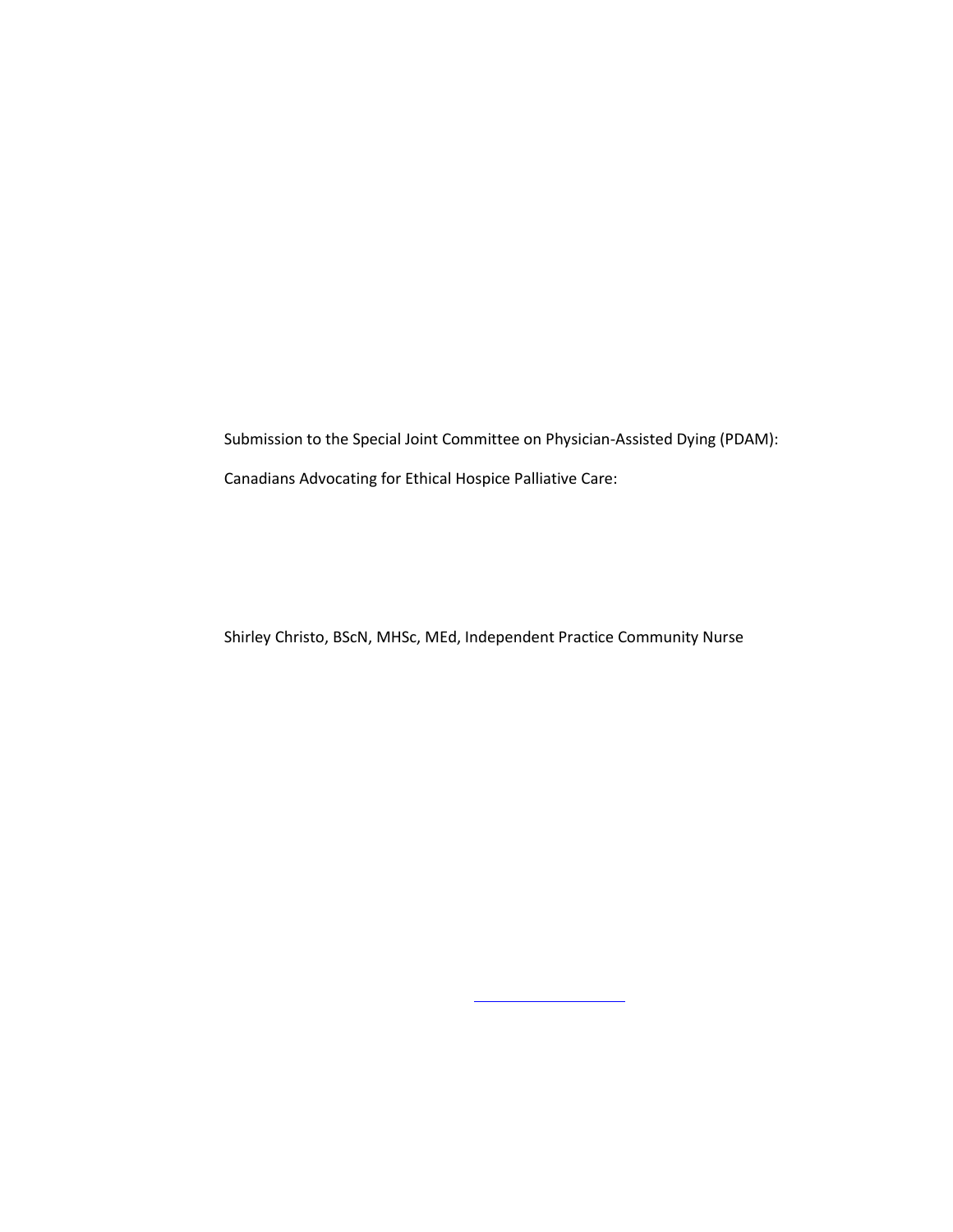# **INTRODUCTION:**

**'Canadians Advocating for Ethical Hospice Palliative Care'** (CAEHPC) are committed to developing Hospice Palliative Care (HPC) for all Canadians. In order to accomplish this, we feel that it is imperative for all levels of government to work together to ensure access to and excellence in ethical whole person HPC for all.

 On behalf of the group, I thank the committee for this opportunity to present /reiterate some points we feel are critical for a way forward with 'End of Life Care ' (EOLC) in our country. We have reviewed the Provincial-Territorial and the Federal reports as well as several related documents and urge the federal committee to give serious consideration to the following:  $1/2$ 

# 1. **DEFINITIONS / TERMINOLOGY /FACTS** –

- a. Palliative care World Health Organization (WHO) defines the norm for palliative Care & clearly states that it "intends neither to hasten or postpone death"<sup>3</sup> This principle as well as the intent to improve quality of life are incompatible with the premature ending of one's life by Physician-Assisted Dying (PAD) and Assisted Suicide.
- b. PAD & Medical aid in dying These terms are used in the legal context by the Supreme Court of Canada but can have different context and meaning in existing Palliative care practice settings<sup>4</sup>.
- c. Palliative Sedation v. Lethal medication CAEHPC agrees with the Canadian & International Hospice Palliative Care Associations about the misconceptions that exist around Palliative sedation v. lethal doses. It is not uncommon to hear that "euthanasia is already happening in hospice palliative care by withdrawing or refusing treatment and use of Palliative sedation" or Physicians are already killing people anyway. Ethical use of palliative sedation refers to sedation for pain management and comfort until natural death<sup>2;5;6</sup>. Lethal medication is used with the specific intent of hastening death (Euthanasia).

## **Recommendations:**

- Develop a Pan Canadian Palliative Care strategy as outlined in the private members Bill M456 and true to WHO definition
- Clarify for all involved in PAD that the acts of euthanasia and assisted suicide (E & AS) are conflicting terms with the WHO definition & practice principles of ethical Hospice Palliative care  $7;8$  and
- Moving forward all levels of government need to be clear in their direction that all acts of hastening death by E & AS need to be developed outside of EHPC programs as parallel /arm's length and /or under third party management  $3,5,6$

# **2. PROFESSIONAL ETHICS /MORAL CONVICTIONS –**

Health professionals practice according to a code of ethics. Nurses for example are accountable for "Promoting Health & Well-Being" inclusive of ongoing advocacy for a full range of services related to whole person palliative care<sup>9</sup>. Any health professional who is asked to be involved in PAD or to assist with someone's suicide is going against the ethical principles upon which they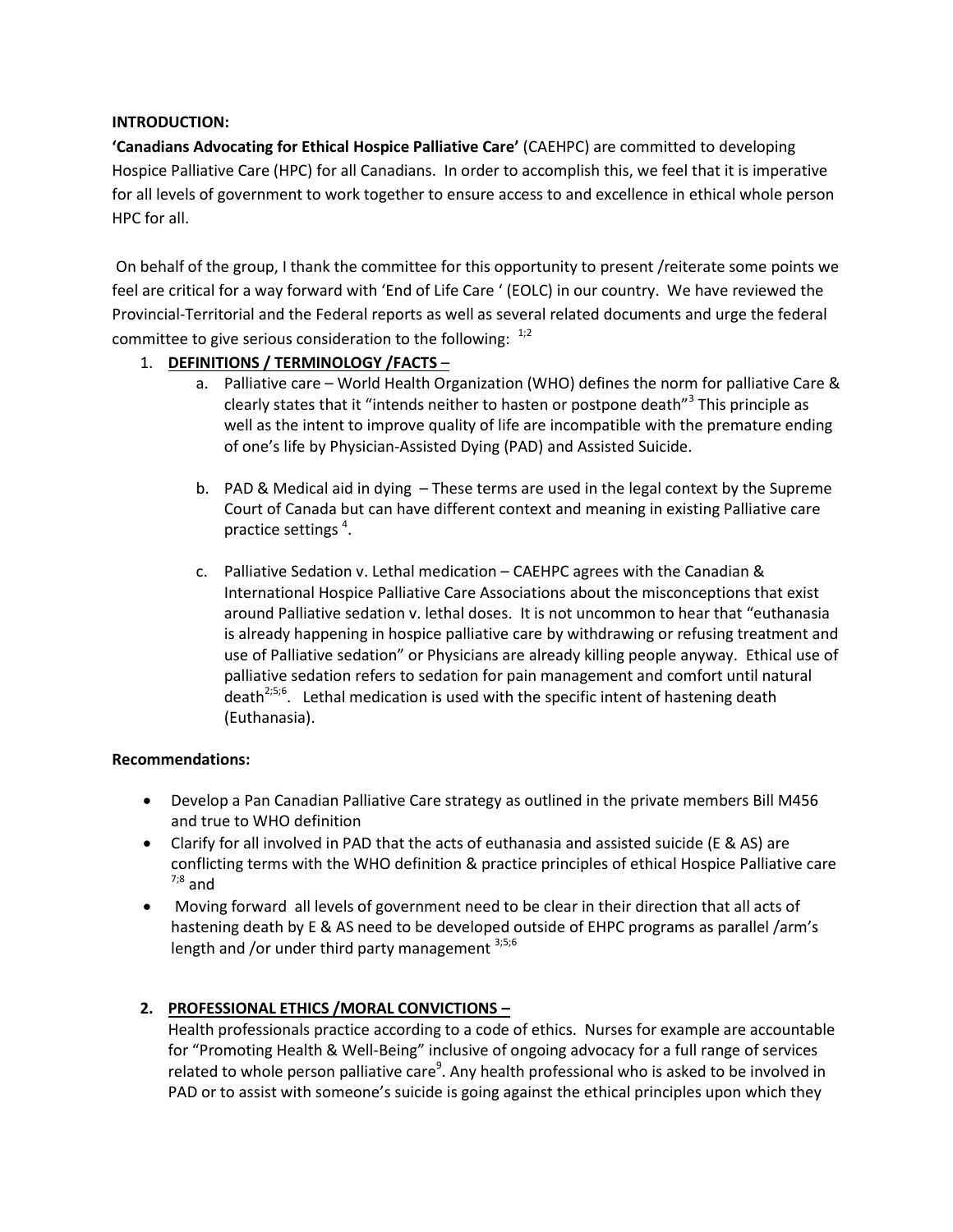are trained and have practiced for centuries. (I am referring here both to the ethical responsibilities of advocacy for health and well being according to the definition of health and also to the duty to do no harm)

Additionally, it is important to note that being asked to make a referral to someone who will euthanize or assist with lethal medication may be seen as aiding and abetting and can be equally traumatizing for those whose moral convictions are in opposition.

### **Recommendation:**

 All levels of government legislation and also professional regulation need to respect the rights of health professionals to conscientious objection re: assisting with PAD and assisted suicide under the Canadian Charter of Rights & Freedoms.

Legislation must respect the health professionals' right to adhere to their professional code of ethics and moral convictions. The Supreme Court has provided some guidance on the issue of rights to conscientious objection to involvement.

However, the committee needs to be attentive to the rights of physicians, nurses and any other professionals receiving E & AS requests to decline direct referral to someone performing the administration of lethal medication based on their professional ethics and moral convictions.<sup>10</sup>

## 3. **ACCESS ISSUES:**

The Supreme Court stated that "The law allows people to request palliative sedation, refuse artificial nutrition and hydration, or request the removal of life sustaining medical equipment" $1/2$ . This unfortunately is only partially true given the following:

- a) The 2004 Canada Health Accord expired on March  $31<sup>st</sup>$  of 2014 and was not renewed. This agreement not only guaranteed accessibility, but also public administration, comprehensiveness, universality and portability. Without this agreement there is an unfortunate possibility of having 14 different healthcare systems across the provinces & territories along with a cut in the federal transfer tax. $^{11}$
- b) Professional bodies in provinces such as Quebec and Ontario have already taken initiative to create guiding policy for physicians and nurses $^{1,2,7}$ .
- c) Only 30% of Canadians currently have access Canadian Hospice Palliative Care programs $4$
- d) 70% of deaths still occur in hospital in Canada even though the surveys clearly indicate that they would prefer to die at home.<sup>7;8</sup>

#### **Recommendations:**

CAEHPC urges all levels of government

- to look at this current matter of 'End of Life care' as an OPPORTUNITY to move Canada from #11 to #1 on the Quality of Death Index $^{12}$
- to visit and review the universal health care systems in the world including the UK, Australia and New Zealand (which are the  $\#1^{st}$ ,  $2^{nd}$ , &  $3^{rd}$  countries on the quality of Death Index), to evaluate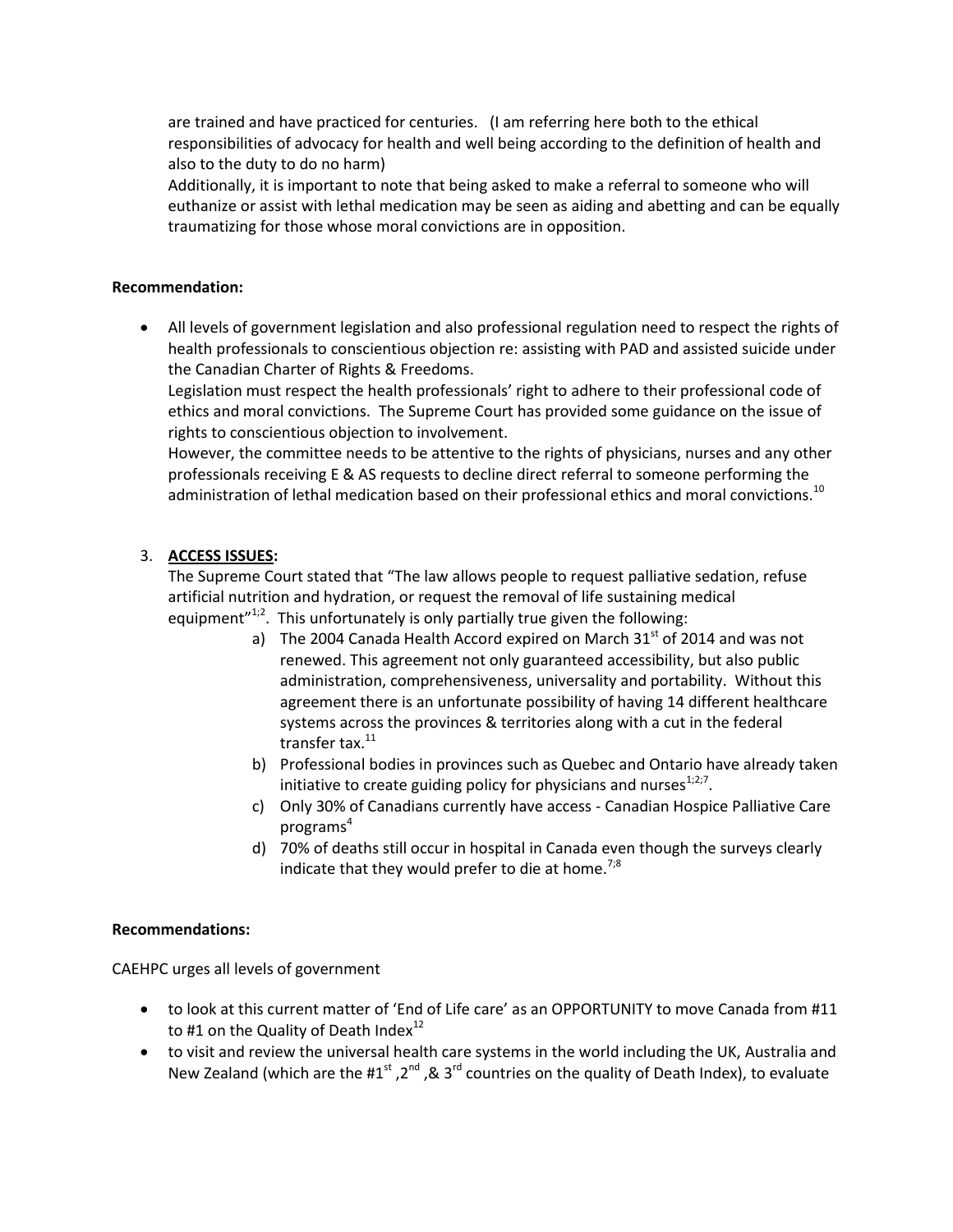and bring back their best practice guidelines for not only for End of Life care but also for accessibility, public administration, comprehensiveness, universality and portability.

- Using the acquired information call together the leadership of the professional bodies such as the Canadian College of Physicians and Surgeons, Canadian Medical Association, the Canadian Nurses Association for colleges to work together to form guidelines and policies that will be consistent across all provinces and territories<sup>5-8;13</sup>
- $\bullet$  Look to the existing work that has been done worldwide on end of life care and build on it  $14,15$
- Use the WHO resolution 67.19 as a guide for bringing together heath care and social services to provide Canadians with all they need for health and well being
- Take the time needed and recommended to do this

## **BACKGROUND:**

This submission is made on behalf of an informal group of individuals called **'Canadians Advocating for Ethical Palliative Care'**. It began in February, 2014 when a small group of concerned nurses began a dialogue in advocacy for ethical palliative care. Over time this group has expanded to include hundreds of thousands of concerned Canadians from diverse populations of both philanthropic and professional organizations. Membership includes specialists in Palliative care, nurses, doctors, teachers, pharmacists, and family members; individuals living with chronic illness, palliative care clients and members of faith communities. We are committed to ensuring access to and excellence in ethical hospice palliative care for all Canadians while respecting the rights of all Canadians to their choice for end of life care.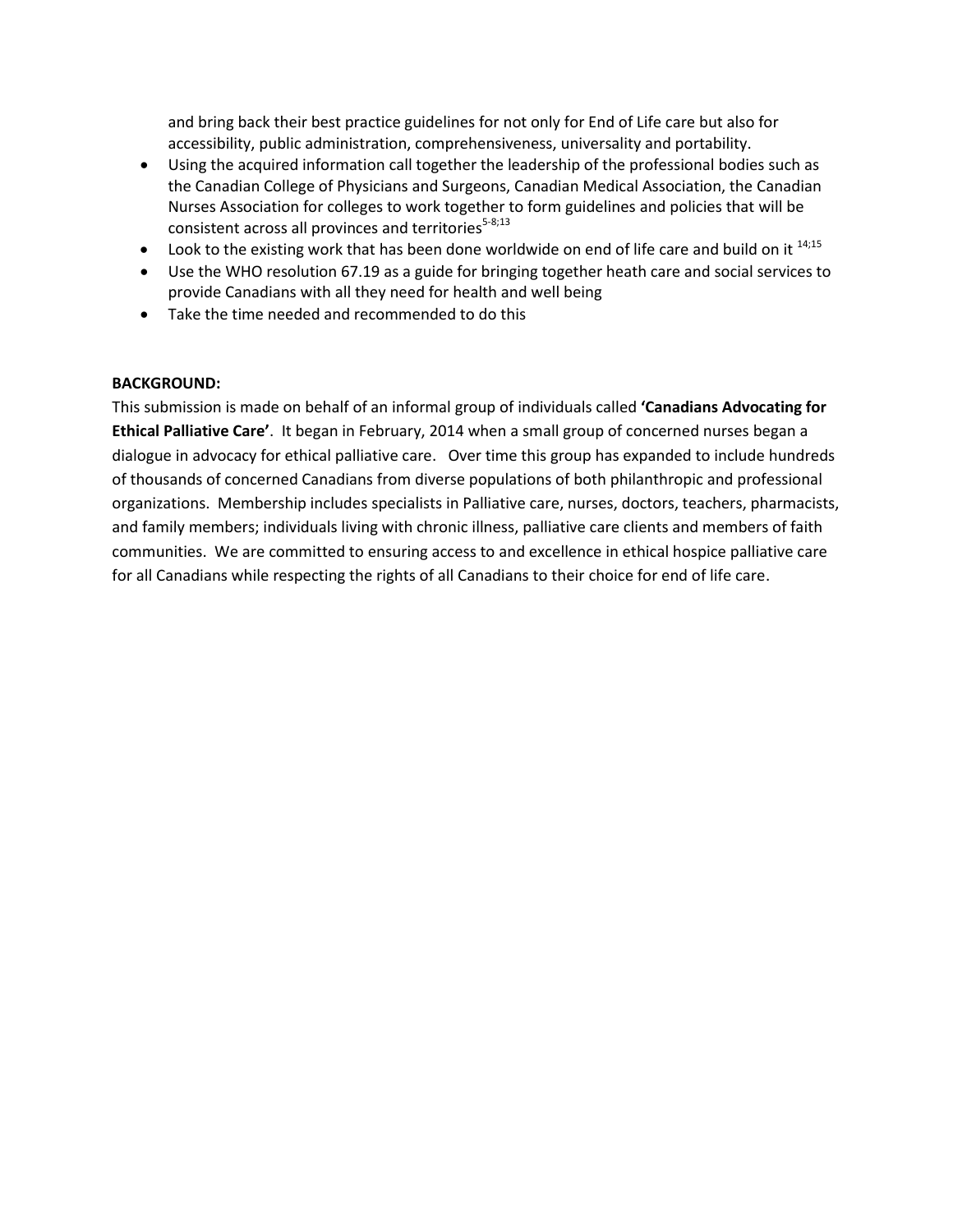# *Reference List*

 *(1) Gibson J, Taylor M, Cochrane D, Downie J, Goba R, Kenny N et al. Provincial - Territorial Expert Advisory Group on Physician-Assisted Suicide: Final report. [http://www.health.gov.on.ca/en/news/bulletin/2015/docs/eagreport\\_20151214\\_en.pdf](http://www.health.gov.on.ca/en/news/bulletin/2015/docs/eagreport_20151214_en.pdf) , 1-61. 30-11-2015. 8-1-2016.* 

*Ref Type: Online Source* 

- *(2) Chochinov M, Frazee C, Pelletier B. Consultations on Physician-Assisted Dying: Summary of Results & Key Findings Final Report. [http://www](http://www/) justice gc ca/eng/rp-pr/other-autre/padamm/pad pdf [ 15 A.D. (Cat. No. J2-420/2016E-PDF ):[1-16] Available from: URL[:http://www.justice.gc.ca/eng/rp-pr/other-autre/pad-amm/index.html](http://www.justice.gc.ca/eng/rp-pr/other-autre/pad-amm/index.html)*
- *(3) World Health Organizaion. WHO Definition of Palliative Care. 2016. World Health Organization. 8-1-2016.*

*Ref Type: Online Source* 

- *(4) Canadian Hospice Palliative care Association. Fact Sheet: Hospice Palliative Care in Canada. Canadian Hospice Palliative Care Association (CHPCA) [ 2014 [cited 2015 Oct. 19]; Available from: URL[:http://www.chpca.net/media/330558/Fact\\_Sheet\\_HPC\\_in\\_Canada%20Spring%202014%20](http://www.chpca.net/media/330558/Fact_Sheet_HPC_in_Canada%20Spring%202014%20Final.pdf) [Final.pdf](http://www.chpca.net/media/330558/Fact_Sheet_HPC_in_Canada%20Spring%202014%20Final.pdf)*
- *(5) Sullivan W, Arsenault I, Gallagher R, Mang E, Marturano P, Reynolds L et al. A Guide for Reflection on Ethical Issues Concerning Assisted Suicide and Voluntary Euthanasia. [http://www](http://www/) cfpc ca/uploadedFiles/Health\_Policy/\_PDFs/Guidefor%20Euthanasia\_EN\_FInal pdf [ 15 A.D. [cited 16 A.D. Jan. 31];[1-14] Available from: URL[:http://www.cfpc.ca/uploadedFiles/Health\\_Policy/\\_PDFs/Guidefor%20Euthanasia\\_EN\\_FInal.](http://www.cfpc.ca/uploadedFiles/Health_Policy/_PDFs/Guidefor%20Euthanasia_EN_FInal.pdf) [pdf](http://www.cfpc.ca/uploadedFiles/Health_Policy/_PDFs/Guidefor%20Euthanasia_EN_FInal.pdf)*
- *(6) Jackson K. Palliative Care & the Global Goal for Health. [http://www.thewhpca.org/resources/item/palliative-care-and-the-global-goal-for-health-report-](http://www.thewhpca.org/resources/item/palliative-care-and-the-global-goal-for-health-report-2)[2](http://www.thewhpca.org/resources/item/palliative-care-and-the-global-goal-for-health-report-2) , 1-30. 2015. London, International Association for Hospice and Palliative care, International Childrens Network for Palliative Care, Worldwide Hospice Palliative Care Alliance. 13-1-2016.*

*Ref Type: Online Source* 

- *(7) Canadian Hospice Palliative care Association. A Way Forward: A Roadmap for an Integrated Approach to care. [http://www](http://www/) hpcintegration ca/media/60044/TWF-framework-doc-Eng-2015 final-April1 pdf [ 15 A.D. [cited 16 A.D. Jan. 28];[1-58] Available from: URL[:http://www.hpcintegration.ca/media/60044/TWF-framework-doc-Eng-2015-final-](http://www.hpcintegration.ca/media/60044/TWF-framework-doc-Eng-2015-final-April1.pdf)[April1.pdf](http://www.hpcintegration.ca/media/60044/TWF-framework-doc-Eng-2015-final-April1.pdf)*
- *(8) World Wide Hospice Palliative Care Alliance, World Health Organization. Global Atlas of Palliative Care at the End of Life. 2014. 13-1-0016. Ref Type: Online Source*